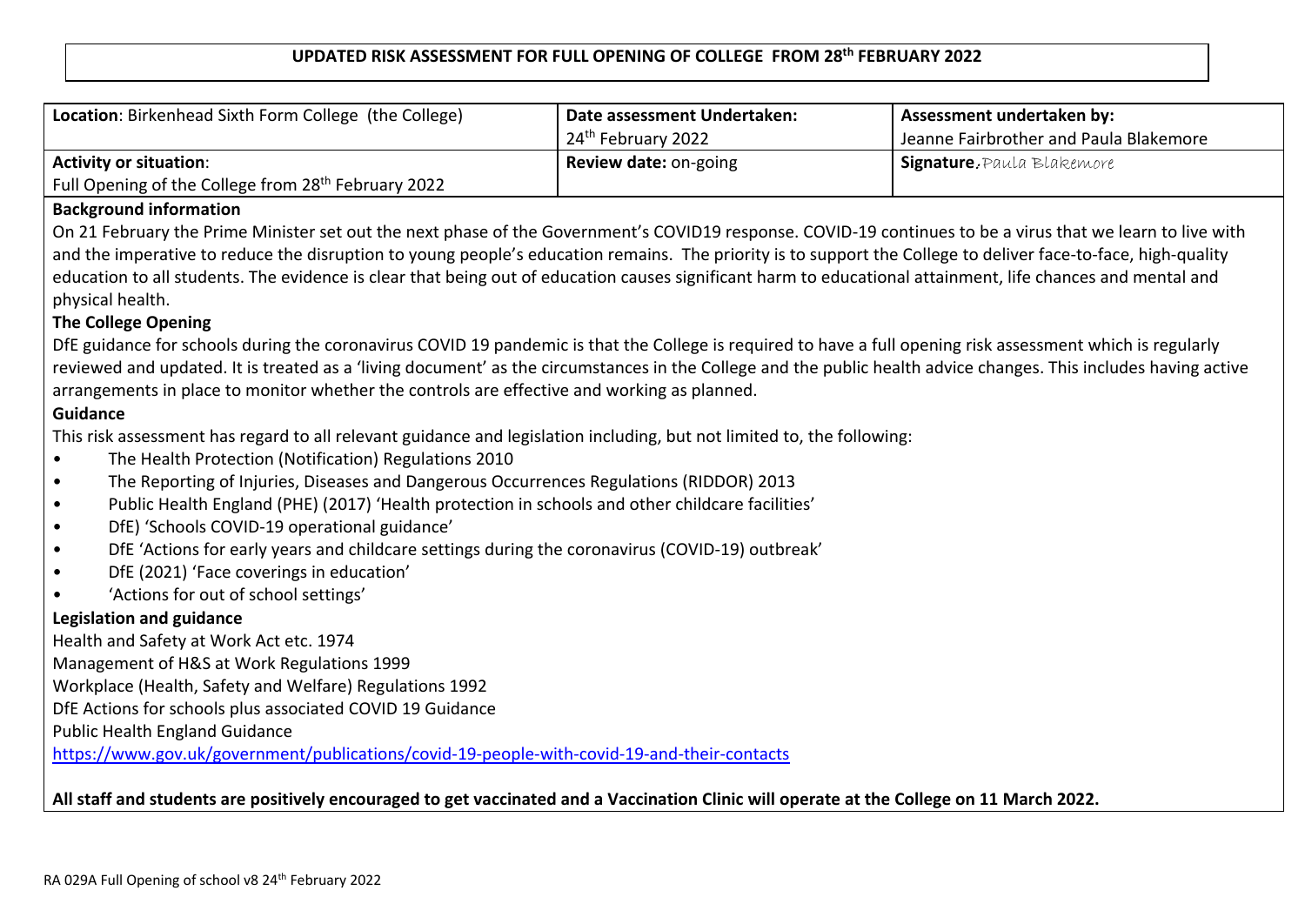| <b>Area of Control</b>                  | <b>Control Measures</b>                                                                                                     | <b>Further</b> | Implemente      |
|-----------------------------------------|-----------------------------------------------------------------------------------------------------------------------------|----------------|-----------------|
|                                         |                                                                                                                             | actions?       | d by (initials) |
| Assessment of the risks of              | The College has assessed the reasonably foreseeable risks of transmission of COVID 19                                       |                | <b>SMT</b>      |
| <b>COVID 19 transmission in</b>         | The risk assessment is regularly reviewed as circumstances in College and the public health advice changes.<br>$\bullet$    |                |                 |
| College.                                | The College monitors whether the controls in place are effective.                                                           |                |                 |
| <b>Ensuring adequate</b>                | The College has a Coronavirus (COVID-19) Contingency Plan risk assessment if restrictions need to be                        |                | <b>SMT</b>      |
| outbreak                                | implemented due to COVID 19 variants outbreak.                                                                              |                |                 |
| management/contingency                  | Remote education plans are in place for students who are self-isolating or shielding.<br>$\bullet$                          |                |                 |
| plans to allow for stepping             | The College will continue to work with health protection teams in the case of a local outbreak. If there is a               |                |                 |
| measures up and down.                   | substantial increase in the number of positive cases in a setting or if central government offers the area an               |                |                 |
|                                         | enhanced response package, a director of public health might advise the College to temporarily reintroduce                  |                |                 |
|                                         | some control measures.                                                                                                      |                |                 |
|                                         | The College will follow measures recommended by the Local Authority, Director of Public Health and local                    |                |                 |
|                                         | protection teams (HPTs) as part of the outbreak management responsibilities. Wirral LA Covid helpline 0151                  |                |                 |
|                                         | 666 3600 Email: covidschoolsupport@wirral.gov.uk                                                                            |                |                 |
| Communication                           | The College follows latest DfE, PHE & Gov.uk, Merseyside & Cheshire PH Team and LA guidance                                 |                | <b>SMT</b>      |
|                                         | The latest version of this Risk Assessment is published on the website & shared with unions, LA & governors.<br>$\bullet$   |                |                 |
|                                         | Clear communication is sent to parents and students with a link on the College website covering all aspects of<br>$\bullet$ |                |                 |
|                                         | how College will function.                                                                                                  |                |                 |
|                                         | Regular staff briefings are held to cover any changes to arrangements.                                                      |                |                 |
|                                         | The College has shared with all staff the measures in place and has involved staff & the governing body in that             |                |                 |
|                                         | process.                                                                                                                    |                |                 |
|                                         | A record is kept of all visitors and contractors that come to the College site.<br>$\bullet$                                |                |                 |
| <b>Wellbeing - staff &amp; students</b> | Staff are vigilant in supporting student mental health and reporting any concerns to the Student<br>$\bullet$               |                | <b>SMT</b>      |
|                                         | Development Team and/or the safeguarding team, as appropriate.                                                              |                |                 |
|                                         | The College provides opportunities for students to talk about their mental health and experiences during the<br>$\bullet$   |                |                 |
|                                         | pandemic and any concerns they have, with their Tutors and with the Learning Support Team.                                  |                |                 |
|                                         | Students have access to pastoral support and extracurricular activities, e.g. opportunities to renew and                    |                |                 |
|                                         | develop friendships, such as Talking Tuesdays and Well-being Workshops.                                                     |                |                 |
|                                         | Parents have a direct link to their child's Tutor to raise any concerns they may have.                                      |                |                 |
|                                         | The College provides opportunities for staff to talk about their mental health and experiences during the                   |                |                 |
|                                         | pandemic through the Human Resources function.                                                                              |                |                 |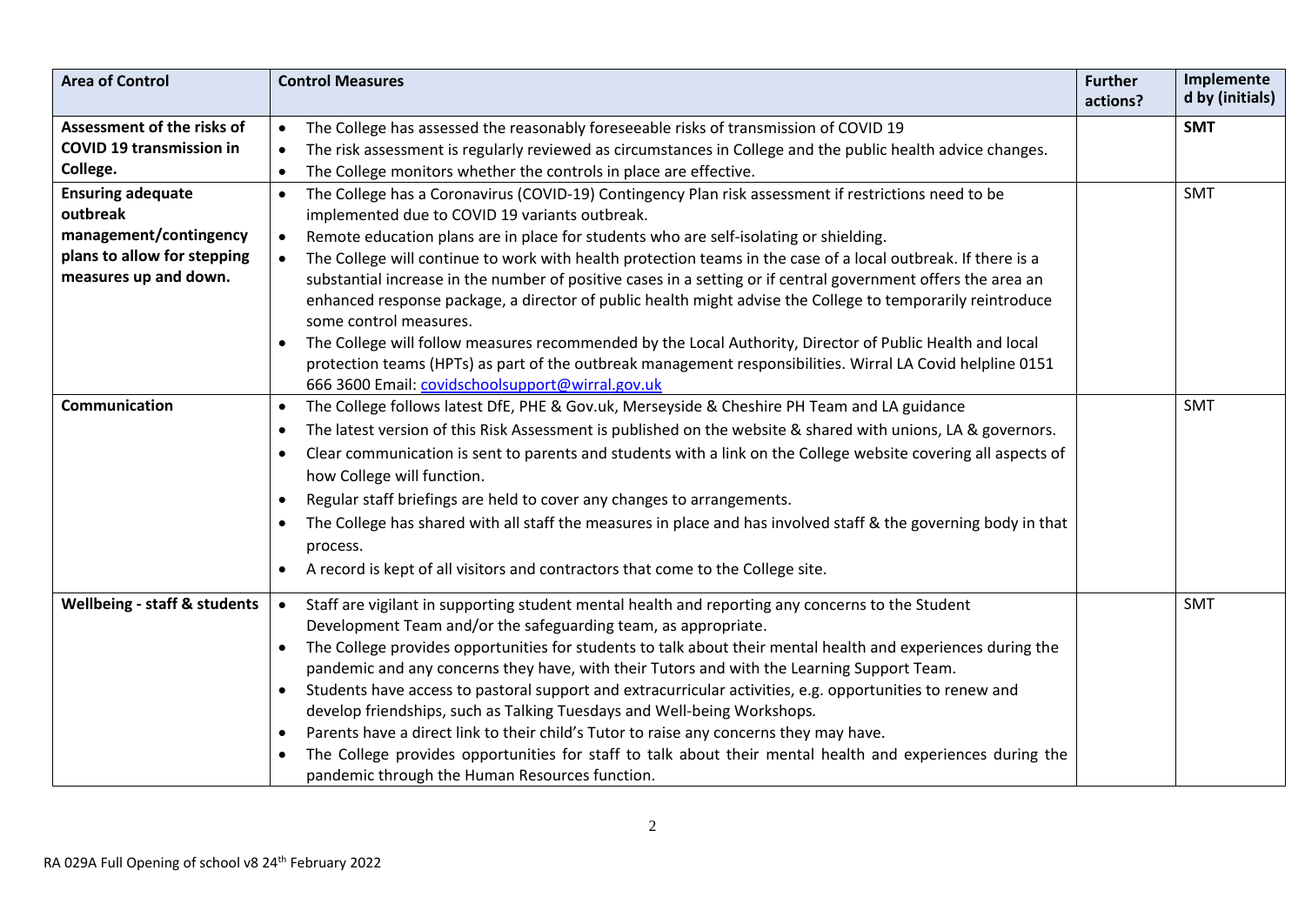| <b>Face coverings</b>         | Face coverings are no longer advised for students, staff and visitors in classrooms or communal areas and the<br>$\bullet$<br>wearing of face coverings is discouraged by the College.<br>Staff and students should follow wider advice on face coverings outside of the College, including on transport<br>to and from College.<br>The College may be advised by a director of public health that face coverings should temporarily be worn in<br>$\bullet$<br>communal areas or classrooms (by students, staff and visitors, unless exempt). The College has contingency<br>plans that cover this possibility. | <b>SMT</b> |
|-------------------------------|------------------------------------------------------------------------------------------------------------------------------------------------------------------------------------------------------------------------------------------------------------------------------------------------------------------------------------------------------------------------------------------------------------------------------------------------------------------------------------------------------------------------------------------------------------------------------------------------------------------|------------|
| <b>Hygiene &amp; cleaning</b> | Hand hygiene -                                                                                                                                                                                                                                                                                                                                                                                                                                                                                                                                                                                                   |            |
| standards in College to       | The College will continue to ensure that staff & students maintain high standards of hand hygiene.                                                                                                                                                                                                                                                                                                                                                                                                                                                                                                               | All staff  |
| reduce risk of transmission.  | Suitable facilities are provided for individuals to wash/sanitise their hands regularly                                                                                                                                                                                                                                                                                                                                                                                                                                                                                                                          |            |
|                               | <b>Respiratory hygiene</b>                                                                                                                                                                                                                                                                                                                                                                                                                                                                                                                                                                                       |            |
|                               | • The College emphasises the 'catch it, bin it, kill it' approach with bins & tissues available.                                                                                                                                                                                                                                                                                                                                                                                                                                                                                                                 |            |
|                               | <b>Cleaning</b>                                                                                                                                                                                                                                                                                                                                                                                                                                                                                                                                                                                                  |            |
|                               | The College will maintain appropriate cleaning regimes, using standard products such as detergents with a<br>$\bullet$                                                                                                                                                                                                                                                                                                                                                                                                                                                                                           | Cleaning   |
|                               | focus on frequently touched areas.                                                                                                                                                                                                                                                                                                                                                                                                                                                                                                                                                                               | Team       |
|                               | Appropriate cleaning schedules are in place and include regular cleaning of areas and equipment.                                                                                                                                                                                                                                                                                                                                                                                                                                                                                                                 |            |
| <b>Gatherings (Meeting</b>    | The College has planned and risk assessed following the latest DfE/PHE guidance<br>$\bullet$                                                                                                                                                                                                                                                                                                                                                                                                                                                                                                                     | <b>SMT</b> |
| events)                       | Assemblies: These take place in well-ventilated areas including the Sports Hall and the Drama Studio.                                                                                                                                                                                                                                                                                                                                                                                                                                                                                                            |            |
|                               | Staff meetings: These take place in well-ventilated areas including the Sports Hall and the Drama Studio.<br>$\bullet$                                                                                                                                                                                                                                                                                                                                                                                                                                                                                           | All staff. |
|                               | Staffrooms are well-ventilated.<br>$\bullet$                                                                                                                                                                                                                                                                                                                                                                                                                                                                                                                                                                     |            |
|                               | Meetings, including with governors and parents take place in well-ventilated meeting rooms.<br>$\bullet$                                                                                                                                                                                                                                                                                                                                                                                                                                                                                                         |            |
|                               | Parents Evenings will take place on Teams or in well-ventilated areas in the College.<br>$\bullet$                                                                                                                                                                                                                                                                                                                                                                                                                                                                                                               |            |
|                               | Departmental meetings will take place in well-ventilated areas.<br>$\bullet$                                                                                                                                                                                                                                                                                                                                                                                                                                                                                                                                     |            |
|                               | The College has outbreak management plans in place to reintroduce temporary measures if it becomes                                                                                                                                                                                                                                                                                                                                                                                                                                                                                                               |            |
|                               | necessary due to local outbreaks or increases in cases at the instruction of PHE Teams.                                                                                                                                                                                                                                                                                                                                                                                                                                                                                                                          |            |
| <b>Events in College</b>      | Extra-curricular activities will operate as normal.<br>$\bullet$                                                                                                                                                                                                                                                                                                                                                                                                                                                                                                                                                 | <b>SMT</b> |
|                               | Where necessary, the College will complete a separate risk assessment for any events held on-site following                                                                                                                                                                                                                                                                                                                                                                                                                                                                                                      |            |
|                               | the latest DfE/PHE guidance.                                                                                                                                                                                                                                                                                                                                                                                                                                                                                                                                                                                     |            |
| Ventilation - ensuring all    | When the College is in operation, it is well ventilated with comfortable teaching environments.<br>$\bullet$                                                                                                                                                                                                                                                                                                                                                                                                                                                                                                     | <b>SMT</b> |
| occupied spaces are well      | Any poorly ventilated spaces have been identified and control measures put in place to improve them.<br>$\bullet$                                                                                                                                                                                                                                                                                                                                                                                                                                                                                                |            |
| ventilated                    | When holding events where visitors are on site e.g. College plays, ventilation is increased.                                                                                                                                                                                                                                                                                                                                                                                                                                                                                                                     |            |
|                               |                                                                                                                                                                                                                                                                                                                                                                                                                                                                                                                                                                                                                  |            |
|                               |                                                                                                                                                                                                                                                                                                                                                                                                                                                                                                                                                                                                                  |            |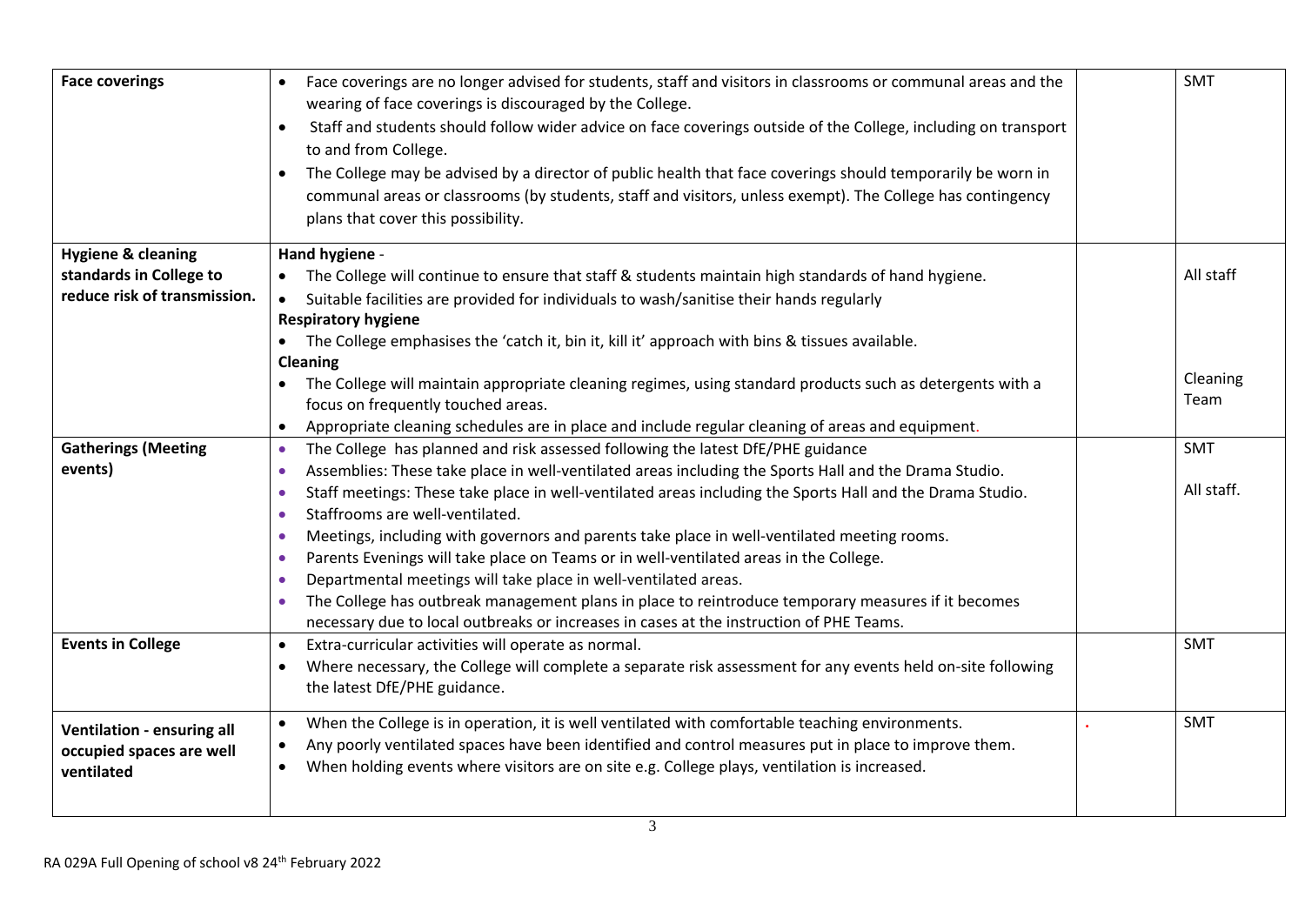|                       | The College opens external windows, doors & internal doors (if they are not fire doors and where safe to do<br>so) to increase ventilation.<br>During colder weather, the need for increased ventilation while maintaining a comfortable temperature is<br>balanced, opening higher vents, arranging seating away from draughts. (See HSE Balancing ventilation with<br>keeping people warm)<br>In cooler weather to reduce thermal discomfort caused by increased ventilation, students can wear additional                                                                                                                                                                                                                                                                                                                                                                                                                                                                                                                                                                                                                                                                                                                                                                                                                                                                                                                                                            | All staff        |
|-----------------------|-------------------------------------------------------------------------------------------------------------------------------------------------------------------------------------------------------------------------------------------------------------------------------------------------------------------------------------------------------------------------------------------------------------------------------------------------------------------------------------------------------------------------------------------------------------------------------------------------------------------------------------------------------------------------------------------------------------------------------------------------------------------------------------------------------------------------------------------------------------------------------------------------------------------------------------------------------------------------------------------------------------------------------------------------------------------------------------------------------------------------------------------------------------------------------------------------------------------------------------------------------------------------------------------------------------------------------------------------------------------------------------------------------------------------------------------------------------------------|------------------|
|                       | items of clothing, including coats.<br>Purging or airing rooms as frequently as possible to improve ventilation usually when the room is unoccupied.<br>$\bullet$<br>Co2 monitors are used to help identify where a space is poorly ventilated following manufacturers'<br>instructions. College will test areas regularly.<br>All classrooms will have CO2 monitors which will be recalibrated according to manufacturer's instructions.<br>$\bullet$<br>Any mechanical ventilation in the laboratories or fume cupboards is checked regularly and maintained in<br>accordance with manufacturer's recommendations.                                                                                                                                                                                                                                                                                                                                                                                                                                                                                                                                                                                                                                                                                                                                                                                                                                                    | Premises<br>Team |
| <b>Close contacts</b> | From 24 February, routine contact tracing will end. Contacts will no longer be required to self-isolate or<br>advised to take daily tests.<br>The College will no longer ask fully vaccinated close contacts and those under the age of 18 to test daily for 7<br>days<br>Close contacts who are unvaccinated are no longer required to self-isolate.<br>$\bullet$<br>Students who live with someone who has COVID-19 should continue to attend the College as normal.<br>Contacts are advised to take precautions to reduce risk to themselves and other people:<br>minimise contact with the person who has COVID-19<br>$\circ$<br>avoid contact with anyone you know who is at higher risk of becoming severely unwell if they are<br>$\circ$<br>infected with COVID-19, especially those with a severely weakened immune system<br>wear a well-fitting face covering made with multiple layers or a surgical face mask in crowded,<br>$\circ$<br>enclosed or poorly ventilated spaces and where you are in close contact with other people<br>pay close attention to the main symptoms of COVID-19. If you develop any of these symptoms, order<br>a PCR test. You are advised to stay at home and avoid contact with other people while you are<br>waiting for your test result<br>Follow this advice for 10 days after the day the person you live or stayed with symptoms started (or<br>$\circ$<br>the day their test was taken if they did not have symptoms). | <b>SMT</b>       |
| <b>Positive cases</b> | The College advise all students who test positive on a LF test to seek a confirmatory PCR test and to stay at<br>home and avoid contact with other people. After 5 days, students may take a Lateral Flow Device (LFD)                                                                                                                                                                                                                                                                                                                                                                                                                                                                                                                                                                                                                                                                                                                                                                                                                                                                                                                                                                                                                                                                                                                                                                                                                                                  | <b>SMT</b>       |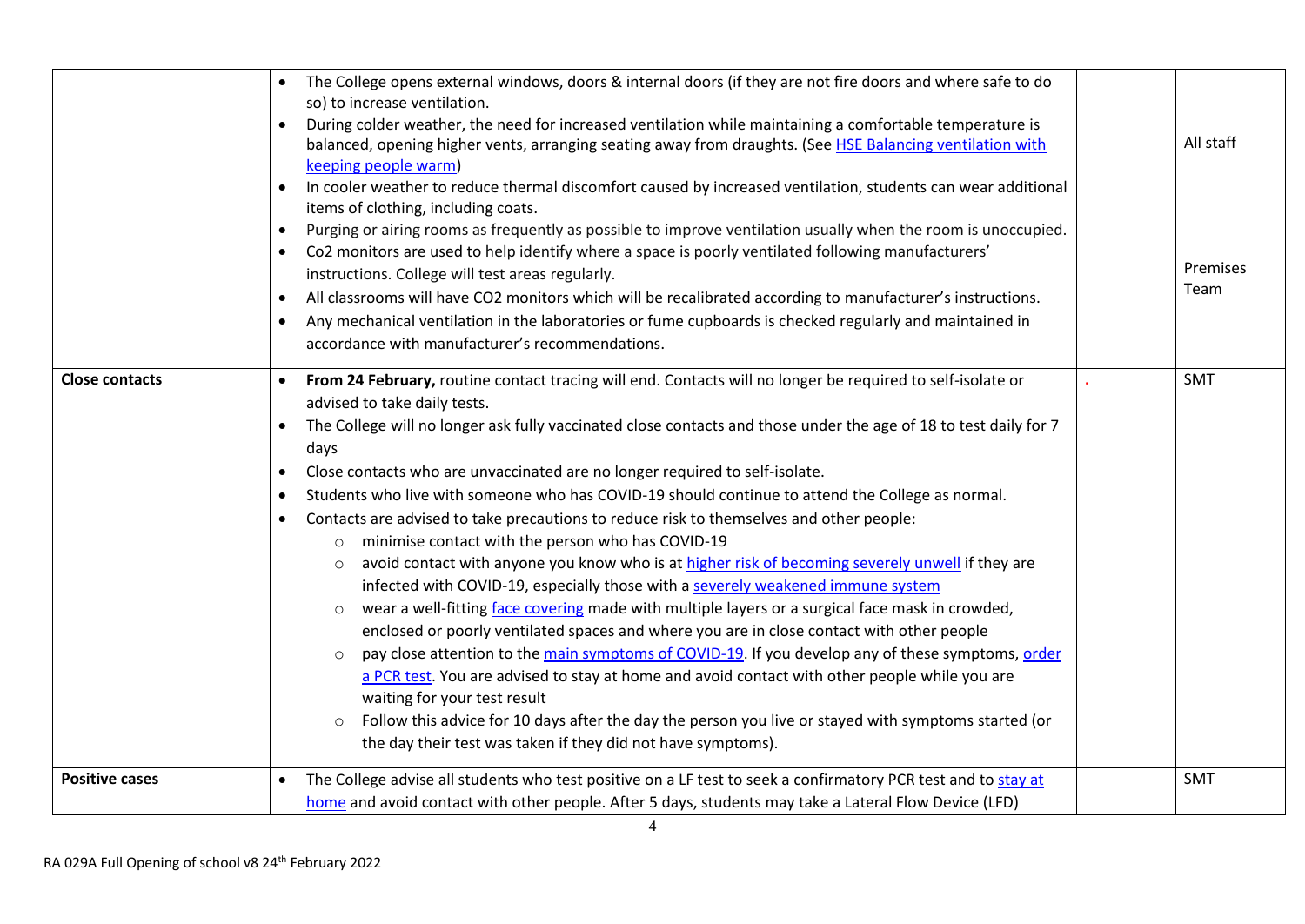|                             | followed by another the next day. If both are negative, and they do not have a temperature, they can safely<br>return to their normal routine. If not, they need to isolate for 10 days. |            |
|-----------------------------|------------------------------------------------------------------------------------------------------------------------------------------------------------------------------------------|------------|
|                             | Students who are isolating as they are positive should join all lessons remotely.<br>$\bullet$                                                                                           |            |
|                             | The College advise all staff who test positive on a LF test to stay at home and contact HR.                                                                                              |            |
|                             | $\bullet$<br>Staff who are isolating should deliver lessons from home if able to.                                                                                                        |            |
|                             |                                                                                                                                                                                          |            |
|                             | In line with government guidance, those who test positive should avoid contact with anyone in an at-risk                                                                                 |            |
|                             | group:                                                                                                                                                                                   |            |
|                             | older people<br>$\circ$                                                                                                                                                                  |            |
|                             | those who are pregnant<br>O<br>those who are unvaccinated                                                                                                                                |            |
|                             |                                                                                                                                                                                          |            |
|                             | people of any age who have a severely weakened immune system                                                                                                                             |            |
|                             | people of any age with certain long-term conditions<br>$\circ$                                                                                                                           |            |
|                             | In line with government guidance, positive cases who need to leave home while still infectious, should take                                                                              |            |
|                             | the following steps to reduce the chance of passing on the infection to others:                                                                                                          |            |
|                             | o wear a well-fitting face covering made with multiple layers or a surgical face mask                                                                                                    |            |
|                             | avoid close contact with anyone you know who is at higher risk of becoming severely unwell if they<br>$\circ$                                                                            |            |
|                             | are infected with COVID-19, especially those with a severely weakened immune system                                                                                                      |            |
|                             | avoid crowded places. If you need to take public transport, avoid busy times, for example by using off<br>$\circ$<br>peak services                                                       |            |
|                             | avoid large social gatherings and events, or anywhere that is poorly ventilated, crowded, or enclosed<br>$\circ$                                                                         |            |
|                             | limit close contact with other people outside your household as much as possible. Meet outside and<br>$\circ$                                                                            |            |
|                             | try and stay at least 2 metres apart from them                                                                                                                                           |            |
|                             | take any exercise outdoors in places where you will not have contact with other people<br>$\circ$                                                                                        |            |
|                             | be especially careful with your hand and respiratory hygiene<br>$\circ$                                                                                                                  |            |
|                             |                                                                                                                                                                                          |            |
| <b>Asymptomatic testing</b> | Staff and students are no longer advised or required to carry out twice weekly asymptomatic testing.                                                                                     | <b>SMT</b> |
|                             | If there's an outbreak in the College, local directors of public health might advise testing for staff, and for                                                                          |            |
|                             | students, for a period of time                                                                                                                                                           |            |
|                             |                                                                                                                                                                                          |            |
| New & expectant mothers     | General advice on reducing risk of COVID-19 infection applies at all gestations.<br>$\bullet$                                                                                            | <b>HR</b>  |
|                             | An individual risk assessment is carried out for pregnant staff with appropriate risk mitigation in line with the<br>$\bullet$                                                           |            |
|                             | latest recommendations from DHSC, PHE & RCOG.                                                                                                                                            |            |
|                             |                                                                                                                                                                                          |            |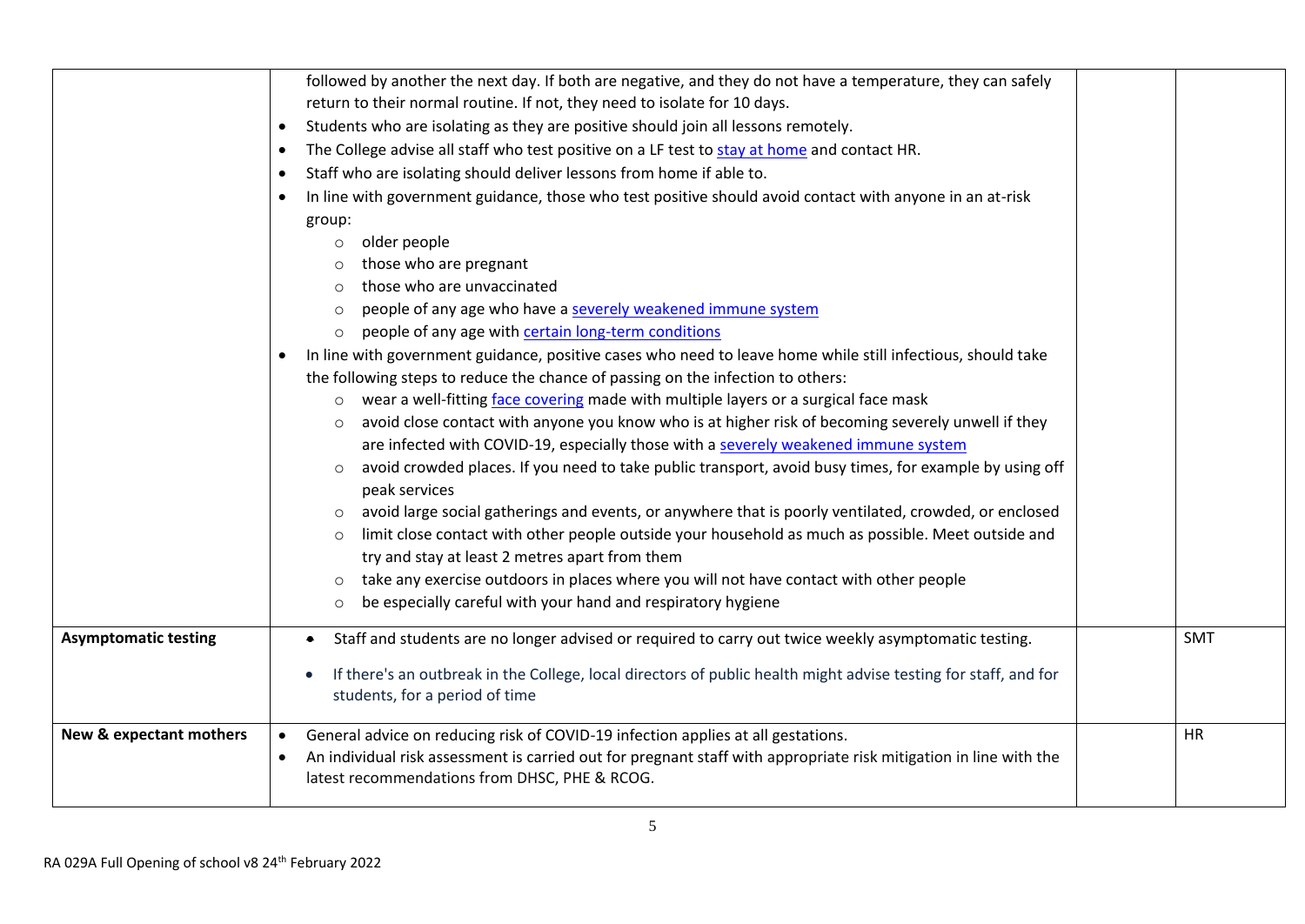| <b>Previously shielding staff</b>       | There is no longer a legal requirement to wear a face covering in College. College follows government<br>guidance that suggests pregnant employees continue to wear a face covering in crowded and enclosed spaces<br>where they may come into contact with other people they do not normally meet.<br>Pregnant workers are supported by the College with appropriate risk mitigations in line with<br>recommendations provided by the workplace risk assessment.<br>In line with guidance pregnant employees > 26 weeks may want to consider limiting close contact with<br>people they do not normally meet with regularly.<br>The College offers support by having individual discussions around pregnant worker's concerns, pregnant<br>workers are involved in the risk assessment process and the College ensures they are satisfied that their<br>continued working in the area does not put them or their baby at risk.<br>The College makes sure the controls identified by the full College opening risk assessment e.g., adequate<br>ventilation, good hygiene and cleaning, mask wearing where identified, are applied strictly.<br>Pregnant workers who continue to come into work should consider taking lateral flow tests regularly.<br>$\bullet$<br>Pregnant workers should continue working only if the risk assessment advises it is safe to do so after suitable<br>control measures have been put in place.<br>Staff who are in the below categories should take a more precautionary approach:<br>partially vaccinated or unvaccinated<br>$\circ$<br>$\circ$ >26 weeks pregnant and beyond, or<br>are pregnant and have an underlying health condition that puts them at a greater risk of severe illness<br>from coronavirus at any gestation<br>The College will apply the same controls to pregnant students.<br>Pregnant staff are encouraged to get vaccinated if possible. COVID-19 vaccination: a guide for women of<br>childbearing age, pregnant or breastfeeding contains further advice on vaccination.<br>The College will respond to all changes to guidance for pregnant employee<br>The College is aware that staff previously considered to be clinically extremely vulnerable (CEV) will not be<br>$\bullet$<br>advised to shield again. | <b>HR</b>                   |
|-----------------------------------------|---------------------------------------------------------------------------------------------------------------------------------------------------------------------------------------------------------------------------------------------------------------------------------------------------------------------------------------------------------------------------------------------------------------------------------------------------------------------------------------------------------------------------------------------------------------------------------------------------------------------------------------------------------------------------------------------------------------------------------------------------------------------------------------------------------------------------------------------------------------------------------------------------------------------------------------------------------------------------------------------------------------------------------------------------------------------------------------------------------------------------------------------------------------------------------------------------------------------------------------------------------------------------------------------------------------------------------------------------------------------------------------------------------------------------------------------------------------------------------------------------------------------------------------------------------------------------------------------------------------------------------------------------------------------------------------------------------------------------------------------------------------------------------------------------------------------------------------------------------------------------------------------------------------------------------------------------------------------------------------------------------------------------------------------------------------------------------------------------------------------------------------------------------------------------------------------------------------------------------------------------------------------------------|-----------------------------|
|                                         | The College will discuss any concerns that previously considered CEV employees may have.<br>$\bullet$<br>Individuals previously identified as CEV are advised to continue to follow the guidance for people previously                                                                                                                                                                                                                                                                                                                                                                                                                                                                                                                                                                                                                                                                                                                                                                                                                                                                                                                                                                                                                                                                                                                                                                                                                                                                                                                                                                                                                                                                                                                                                                                                                                                                                                                                                                                                                                                                                                                                                                                                                                                          |                             |
|                                         | considered CEV                                                                                                                                                                                                                                                                                                                                                                                                                                                                                                                                                                                                                                                                                                                                                                                                                                                                                                                                                                                                                                                                                                                                                                                                                                                                                                                                                                                                                                                                                                                                                                                                                                                                                                                                                                                                                                                                                                                                                                                                                                                                                                                                                                                                                                                                  |                             |
|                                         | Employees who have received personal advice from their specialist or clinician on additional precautions to<br>take should continue to follow that advice and advise the College.                                                                                                                                                                                                                                                                                                                                                                                                                                                                                                                                                                                                                                                                                                                                                                                                                                                                                                                                                                                                                                                                                                                                                                                                                                                                                                                                                                                                                                                                                                                                                                                                                                                                                                                                                                                                                                                                                                                                                                                                                                                                                               |                             |
| <b>Previously shielding</b><br>students | The College is aware that students previously considered to be clinically extremely vulnerable (CEV) will not<br>be advised to shield again and should follow the same COVID-19 guidance as the rest of the population.                                                                                                                                                                                                                                                                                                                                                                                                                                                                                                                                                                                                                                                                                                                                                                                                                                                                                                                                                                                                                                                                                                                                                                                                                                                                                                                                                                                                                                                                                                                                                                                                                                                                                                                                                                                                                                                                                                                                                                                                                                                         | Learning<br>Support<br>Team |